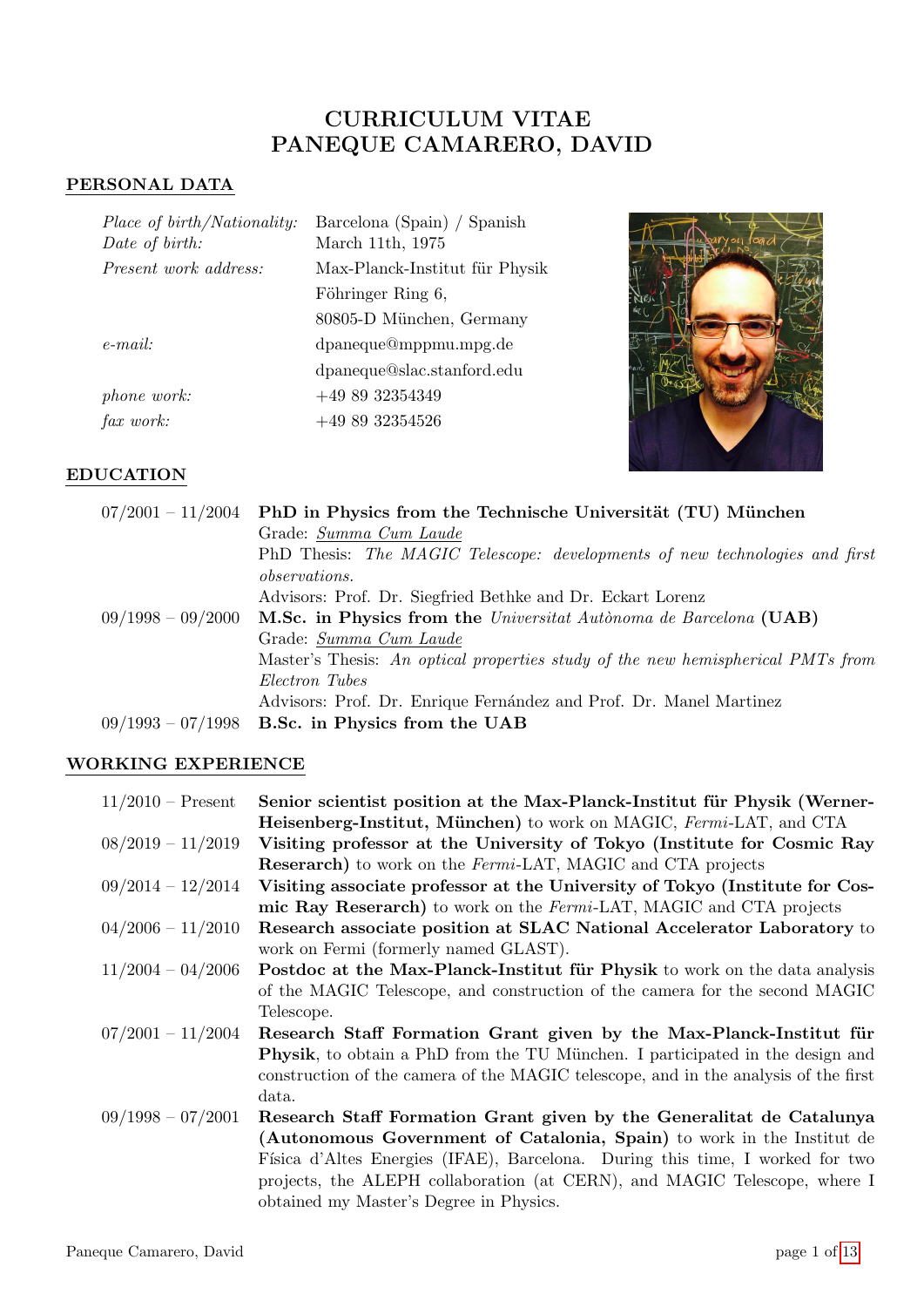Prizes and Awards

- 2011 Bruno Rossi Prize (given to the members of the Fermi-LAT collaboration), which is awarded annually in honor of Bruno Rossi for a significant contribution to High Energy Astrophysics, with particular emphasis on recent, original work.
- 2010 NASA Group Achievement Award (given to the Fermi Science team), for the successful early operation of the *Fermi* mission and discovery of new high-energy  $\gamma$ -ray sources.
- 2008 NASA Group Achievement Award (given to the Large Area Telescope team), for producing a prominent scientific instrument that will advance NASA's space science mission.
- 2005 PhD thesis awarded with the Otto Hahn Medal from the Max-Planck-Society, which is awarded annually to about 25 junior scientists (in both the natural and social sciences) in recognition of outstanding scientific achievement.
- 1998 B.Sc. studies awarded with the Premio Extraordinario from the UAB, which is a special award given to the two people with the best qualifications among the people graduating that year.

Research Grants

- 2019 2026 Excellence Cluster (Co-Investigator): "Connector 6: Cosmic Accelerators"
- 2010 2012 NASA Fermi GI (Principal Investigator): "The Extreme Fermi Universe" (NNX10AP21G)
- 2009 2011 NASA Fermi GI (Principal Investigator): "Simultaneous Fermi LAT-MAGIC Observations of the Late Prompt and Early Afterglow Emission From GRBs" (NNX10AP22G)

### PROFESSIONAL DUTIES

- Co-Spokesperson of the MAGIC collaboration (2020-present)
- Physics coordinator of the MAGIC collaboration (2017-2019)
- Publication manager and chair of editorial board within the MAGIC collaboration (2012-2016)
- Responsible person for the calibration system in MAGIC (2011-present)
- Member of the Executive board in the MAGIC collaboration (2012-present)
- Responsible person for the scientific activities of the gamma-ray group at MPP (2012-present)
- Main responsible person for the MPP experimental gamma-ray group report for the 2019 advisory committee evaluation of MPP activities
- Main responsible person for the MPP experimental gamma-ray group report for the 2016 advisory committee evaluation of MPP activities
- Main responsible person for the MPP experimental gamma-ray group report for the 2013 advisory committee evaluation of MPP activities
- Grant proposal reviewer for NASA Fermi Guest Investigator Grant every year from 2010 until 2013 (∼8M\$ annually)
- Responsible person for AGN science report for *Rossi* XTE satellite NASA senior review in 2010
- Referee for The Astrophysical Journal (ApJ), Astronomy and Astrophysics (A&A), and Monthly Notices of the Royal Astronomical Society (MNRAS)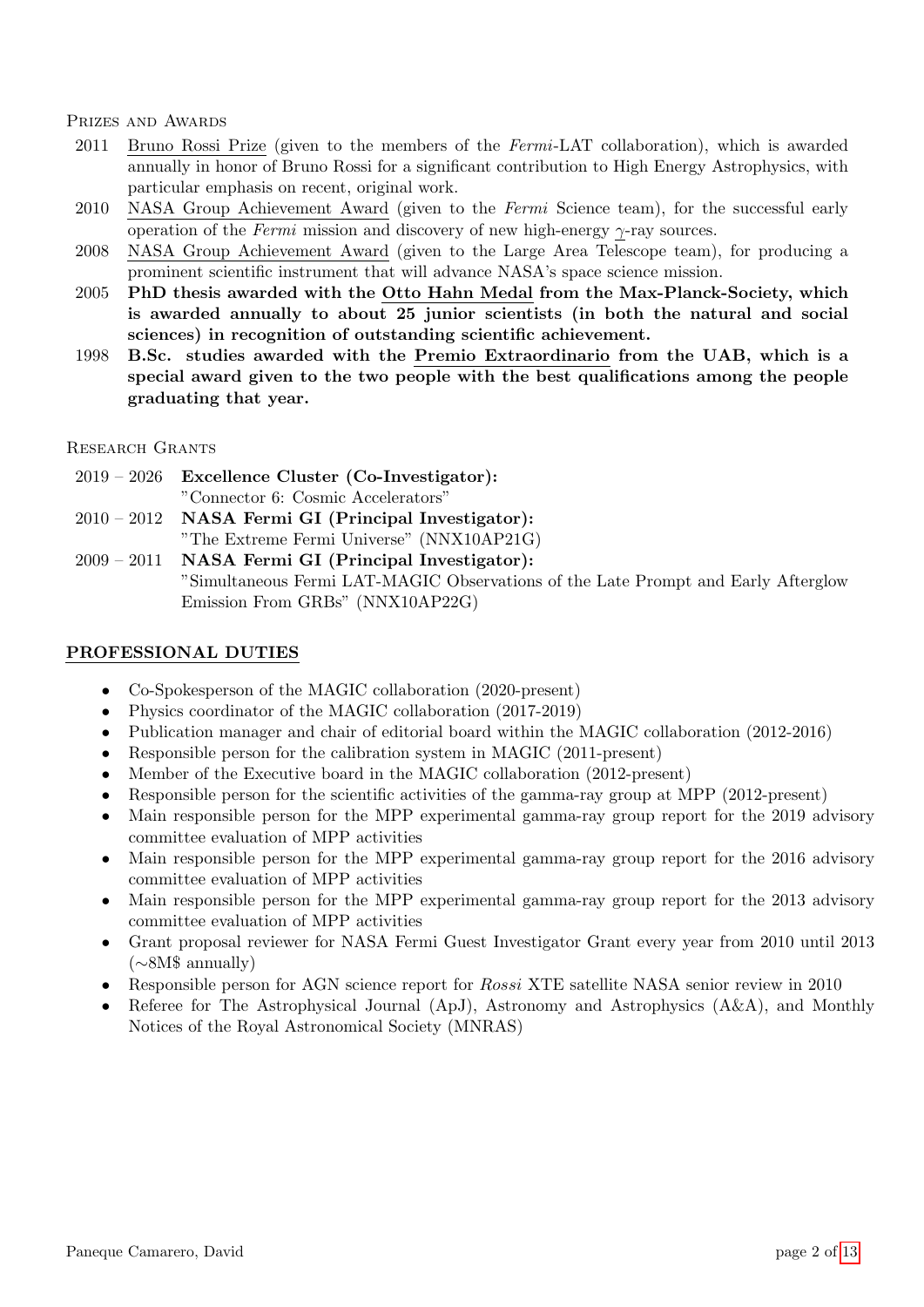### LANGUAGES

| <b>Spanish and Catalan:</b> Mother languages.                   |  |
|-----------------------------------------------------------------|--|
| Very good level reading, writing and speaking.                  |  |
| Medium level reading, writing and speaking.                     |  |
| Basic level reading and speaking.                               |  |
| Low level of understanding/speaking ("3-year-old child level"). |  |
|                                                                 |  |

### COMPUTING EXPERIENCE

| Operative systems:                               | MS-DOS, Windows NT, Unix, Linux, MacOSX, QTS. |
|--------------------------------------------------|-----------------------------------------------|
| <b>Programming languages:</b> $C, C++, LabView.$ |                                               |
| Scripting languages:                             | bash, csh, python, CINT.                      |
| Simulation packages:                             | EGS5, GEANT4.                                 |

### OTHERS

Military Service: Base Aerea de Son San Juan, Palma de Mallorca, Spain, December 1994 - August 1995

Last updated: August 2020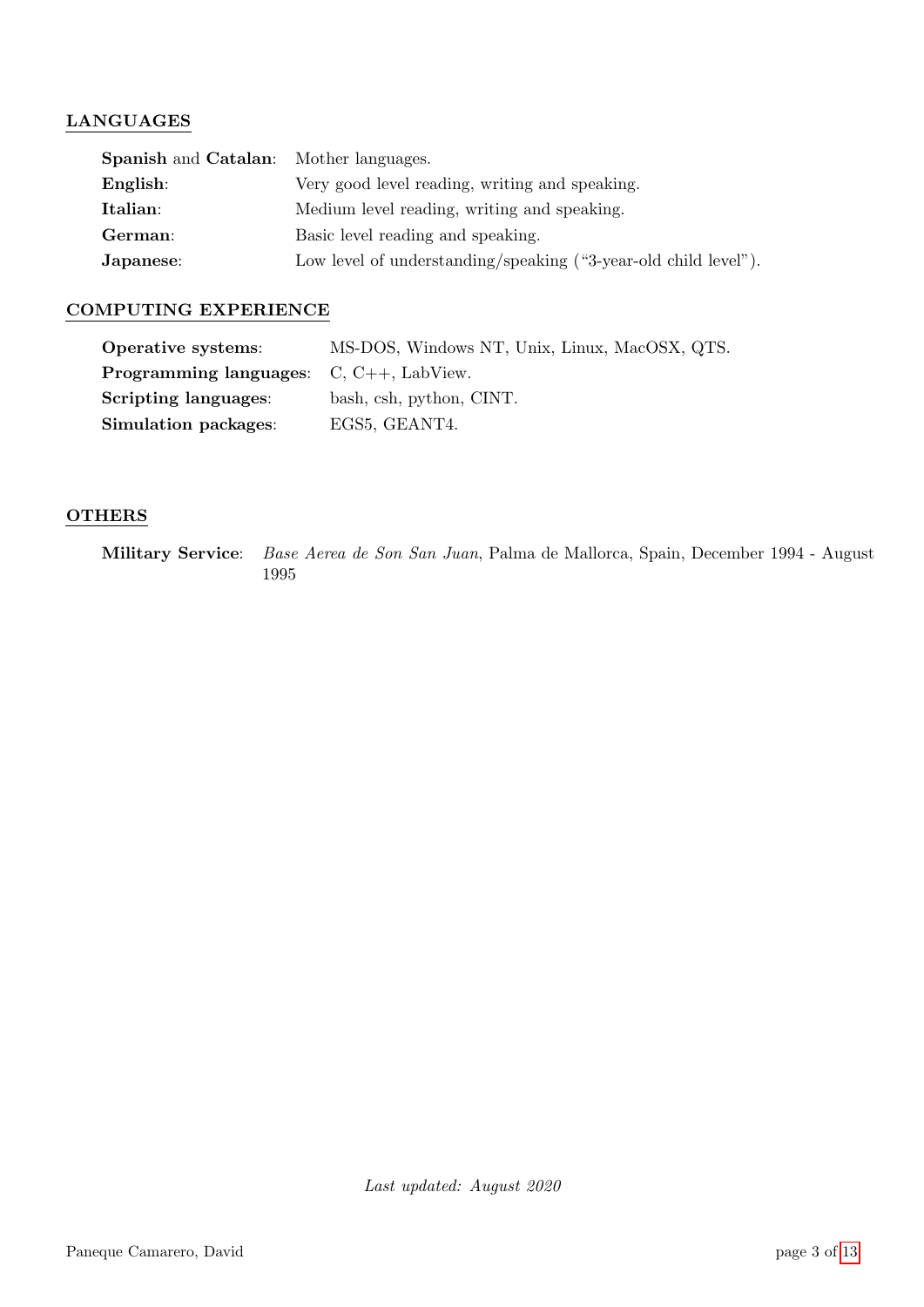## PUBLICATIONS

My involvement with the MAGIC Telescope and the Fermi Satellite at the pre-commencement stage implied spending a large fraction of my research time on developing relevant hardware and/or software projects. This so-called service work often did not result in a scientific publication, but they were crucial for the scientific success of these instruments (see below for some examples). Owing to my continuous technical contributions to these projects, I am co–author of most of the collaboration papers. Moreover, I also led myself several of these scientific publications. In total, I have more than 450 scientific publications, including 4 Nature and 25 Science publications, providing me with a h–index of 109. The full list of my publications can be found at [this ADS link.](https://ui.adsabs.harvard.edu/search/p_=0&q=%20author%3A%22Paneque%2CD.%22&sort=date%20desc%2C%20bibcode%20desc)

### Selection of five scientific publications

Among the various publications in which I played a leading role, here I list 5 that had a large impact in the community. The publications relate to diverse scientific topics: three of them relate to black holes and blazars, one about a catalog of high-energy  $\gamma$ -ray sources, and one about the possibility to discover new particles using  $\gamma$ -ray observations of blazars. The publications are sorted chronologically, and the number of citations were retrieved from [ADS](https://ui.adsabs.harvard.edu) on August 28th, 2020. The number of citations is larger than 100 for all these publications, which demonstrates my ability to make high-quality scientific publications on topics of interest for the gamma-ray community. It is worth mentioning that 4 out of the 5 scientific publications listed here were done within the MAGIC and/or Fermi-LAT collaborations. These papers have long author lists with names sorted alphabetically (as it is custom in high-energy particle physics), despite the fact that I am the lead author in all these publications.

- 1. The First Fermi-LAT Catalog of Sources Above 10 GeV, [ADS link](https://ui.adsabs.harvard.edu/abs/2013ApJS..209...34A/abstract) Abdo et al., Fermi Collaboration (lead author: D. Paneque), 2013, Astrophysical Journal Supplement Series, 209, 34 Work related to my efforts to characterize the very-high-energy (VHE)  $\gamma$ -ray sky, and particularly to increase the number of known extragalactic VHE sources. Number of citations: 185
- 2. Fermi Large Area Telescope Observations of Markarian 421: The Missing Piece of its Spectral Energy Distribution, [ADS link](https://ui.adsabs.harvard.edu/abs/2011ApJ...736..131A/abstract) Abdo et al., Fermi, & MAGIC Collaborations (lead author: D. Paneque), 2011, ApJ, 736, 131 Work related to the extensive multifrequency campaigns that I started to organize in 2009. Number of citations: 208
- 3. Insights Into the High-energy γ-ray Emission of Markarian 501 from Extensive Multifrequency Observations in the Fermi Era, [ADS link](https://ui.adsabs.harvard.edu/abs/2011ApJ...727..129A/abstract) Abdo et al., Fermi, MAGIC & VERITAS Collaborations (lead author: D. Paneque), 2011, ApJ, 727, 129 Work related to the extensive multifrequency campaigns that I started to organize in 2009. Number of citations: 170
- 4. Hints of the existence of Axion-Like Particles from the γ-ray spectra of cosmological sources, [ADS link](https://ui.adsabs.harvard.edu/abs/2009PhRvD..79l3511S/abstract) M. Sánchez-Conde, D. Paneque, E. Bloom, F. Prada, A. Domínguez, 2009, Phys. Rev. D, 79, 123511 Work related to the studies performed (with former graduate student M. Sánchez-Conde) on the feasibility to use VHE AGNs to detect (discover) Axion-Like-Particles (ALPs). Number of citations: 119
- 5. Variable Very High Energy γ-ray emission from Markarian 501, [ADS link](https://ui.adsabs.harvard.edu/abs/2007ApJ...669..862A/abstract) Albert et al., MAGIC collaboration (lead author: D. Paneque), 2007, ApJ, 669, 862 Work related to the extensive study of some selected VHE AGNs. This publication showed the large scientific potential of observing the classical TeV blazars with the new generations of  $\gamma$ -ray instruments, such as MAGIC. Number of citations: 429 (It is the most cited paper of the MAGIC collaboration)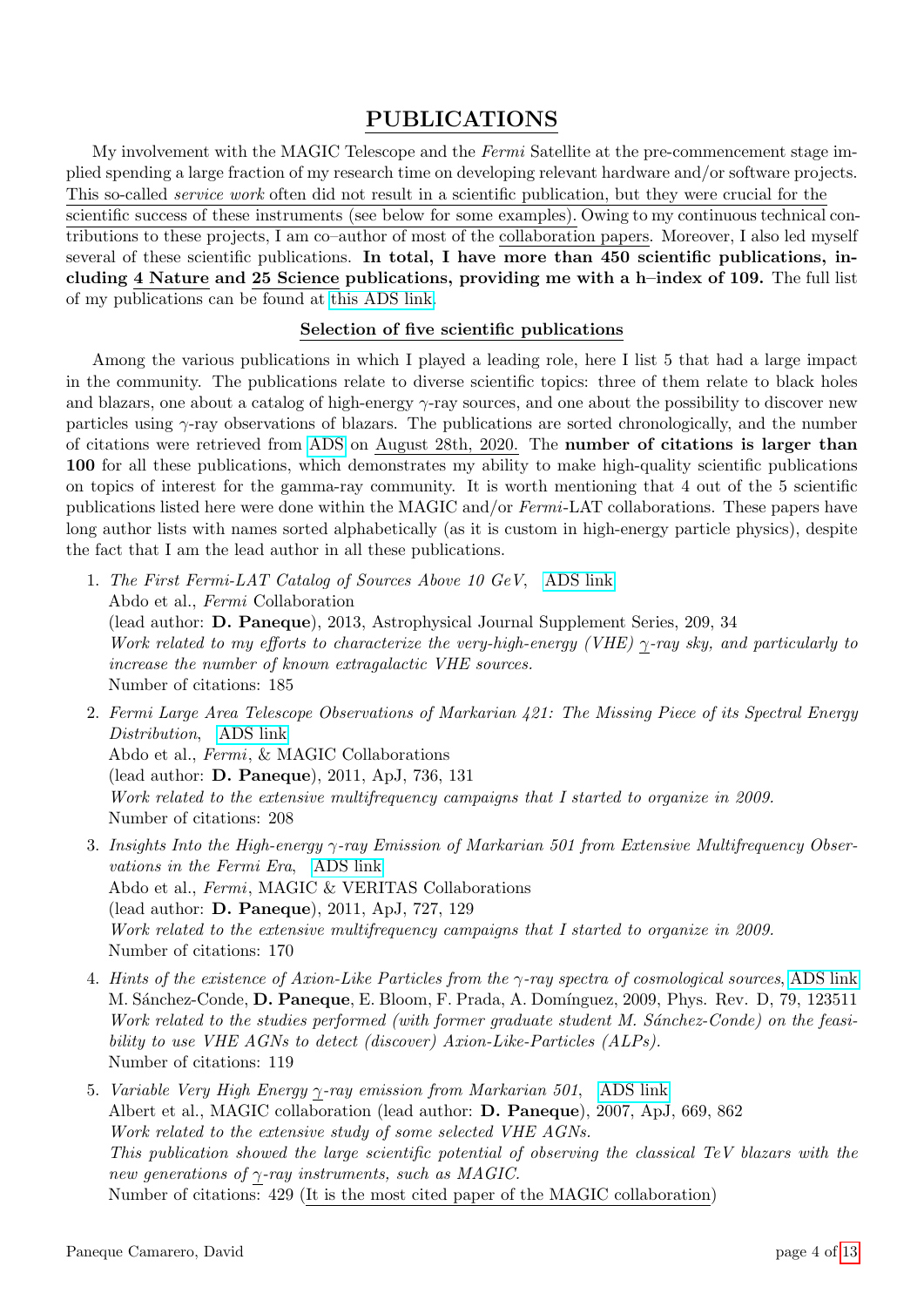#### Publications in referred journals with leading (or very active) participation

In this section I list the publications where I played a significant role. The publications are sorted chronologically.

Most of the publications listed here were done within the MAGIC and/or Fermi-LAT collaborations. These papers have long author lists with names sorted alphabetically, as it is custom in high-energy particle physics. There are some (MAGIC and/or Fermi) collaboration publications where I contributed in a very significant manner, being sometimes one of the corresponding authors, but I was not leading the work, and my participation was not crucial. However, in most cases, I was the lead author of the publication, which implied being the main responsible person for the contents of the publication, and writing most of the text of the document. In some occasions, I initiated the project (e.g. using the extensive data from the multi-year and multi-instrument observation campaigns that I regularly organize), and contributed in a crucial manner to the contents and the text of the publication, but there was another scientist (mostly a former PhD student and/or postdoc) who took large responsibility in the preparation of the publication. Sometimes, this scientist, working together with me, also took responsibility for the submission of the manuscript to the journal. These (MAGIC and/or  $Fermi$ ) collaboration publications where I played a leading role are denoted with the string "Lead author(s): D. Paneque  $(+ \ldots)$ ", in order to differentiate them from the others.

- 1. Unraveling the Complex Behavior of Mrk 421 with Simultaneous X-Ray and VHE Observations during an Extreme Flaring Activity in 2013 April, Acciari V.A. et al., MAGIC and Fermi-LAT collaborations (lead authors: D. Paneque and A. Babic) 2020, ApJS, 248, 29
- 2. Study of the variable broadband emission of Markarian 501 during the most extreme Swift X-ray activity, Acciari V.A. et al., MAGIC and Fermi-LAT collaborations (lead authors: J. Becerra and D. Paneque) 2020, A&A, 637, 86
- 3. The Great Markarian 421 Flare of 2010 February: Multiwavelength Variability and Correlation Studies, Abeysekara, A. U et al., VERITAS and MAGIC collaborations (publication using data from the observing campaigns organized by D. Paneque) 2020, ApJ, 890, 97
- 4. Stable Radio Core of the Blazar Mrk 501 during High-energy Active State in 2012, Shoko Koyama, Motoki Kino, Akihiro Doi, Kotaro Niinuma, Marcello Giroletti, David Paneque, Kazunori Akiyama, Gabriele Giovannini, Guang-Yao Zhao, Eduardo Ros, Jun Kataoka, Monica Orienti, Kazuhiro Hada, Hiroshi Nagai, Naoki Isobe, Hideyuki Kobayashi, Mareki Honma, and Rocco Lico 2019, ApJ, 884, 132
- 5. Measurement of the extragalactic background light using MAGIC and Fermi-LAT gamma-ray observations of blazars up to  $z = 1$ , Acciari, V. A. et al., MAGIC collaboration (publication using data from the observing campaigns organized by D. Paneque) 2019, MNRAS, 486, 4233
- 6. The extreme HBL behaviour of Mrk 501 during 2012, Ahnen M.L. et al., MAGIC, VERITAS and Fermi-LAT collaborations (lead authors: G. Hughes and D. Paneque) 2018, A&A, 620, 181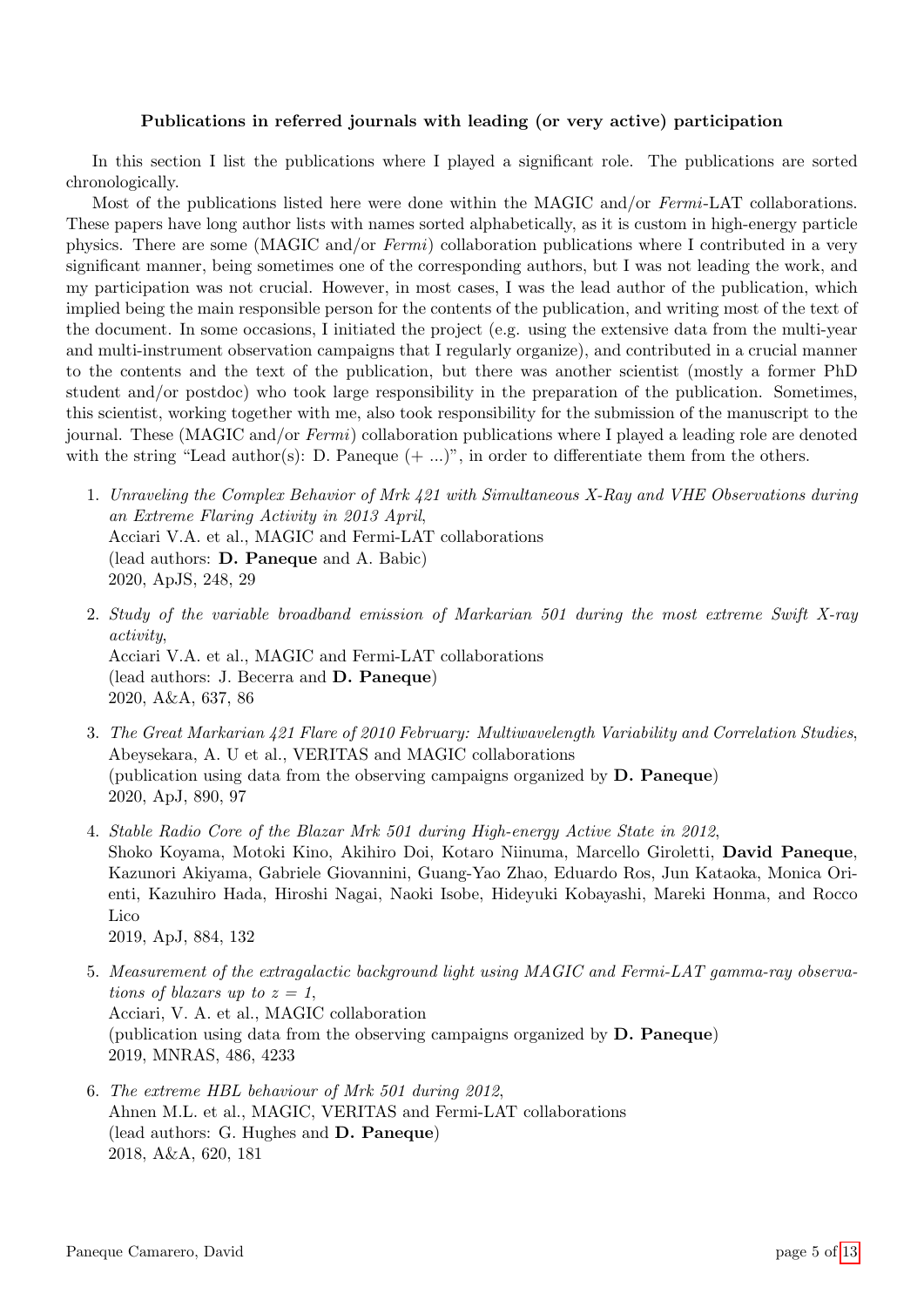- 7. Multiband variability studies and novel broadband SED modeling of Mrk 501 in 2009, Ahnen M.L. et al., MAGIC, VERITAS and Fermi-LAT collaborations (lead authors: D. Paneque and M. Doert (former PhD student)) 2017, A&A, 603, 31
- 8. A Search for Spectral Hysteresis and Energy-dependent Time Lags from X-Ray and TeV Gamma-Ray Observations of Mrk 421, Abeysekara, A. U., VERITAS and MAGIC collaborations (publication using data from the observing campaigns organized by D. Paneque) 2017, ApJ, 834, 2
- 9. Very high energy outburst of Markarian 501 in May 2009 (publication using data from the observing campaigns organized by D. Paneque) Aliu, E. et al., VERITAS collaboration 2016, A&A, 594, 76
- 10. Long-term multi-wavelength variability and correlation study of Markarian 421 from 2007 to 2009 Ahnen M.L. et al., MAGIC collaboration (publication using data from the observing campaigns organized by D. Paneque) 2016, A&A, 593, 91
- 11. Multiwavelength Study of Quiescent States of Mrk 421 with Unprecedented Hard X-Ray Coverage Provided by NuSTAR in 2013, Balokovic, M., Paneque, D. et al., NuSTAR, MAGIC, VERITAS and Fermi-LAT collaborations (lead authors: Mislav Balokovic (former PhD student) and D. Paneque) 2016, ApJ, 819, 156
- 12. First NuSTAR Observations of Mrk 501 within a Radio to TeV Multi-Instrument Campaign Furniss, A., et al., NuSTAR, VERITAS, MAGIC and Fermi collaborations (publication using data from the observing campaigns organized by D. Paneque) 2015, ApJ, 812, 65
- 13. Probing the precise location of the radio core in the TeV blazar Mrk 501 with VERA at 43 GHz Shoko Koyama, Motoki Kino, Akihiro Doi, Kotaro Niinuma, Kazuhiro Hada, Hiroshi Nagai, Mareki Honma, Kazunori Akiyama, Marcello Giroletti, Gabriele Giovannini, Monica Orienti, Naoki Isobe, Jun Kataoka, David Paneque, Hideyuki Kobayashi, Keiichi Asada 2015, PASJ, 67, 67
- 14. Unprecedented study of the broadband emission of Mrk 421 during flaring activity in March 2010, Aleksić, J., et al., MAGIC, VERITAS and Fermi-LAT collaborations (lead authors: Shangyu Sun (former PhD student) and D. Paneque) 2015, A&A, 578, 22
- 15. The 2009 multiwavelength campaign on Mrk 421: Variability and correlation studies, Aleksić, J., et al., MAGIC, VERITAS and Fermi-LAT collaborations (lead authors: D. Paneque and Nina Nowak) 2015, A&A, 576, 126
- 16. Multiwavelength observations of Mrk 501 in 2008, Aleksić, J., et al., MAGIC, and VERITAS collaborations (lead author: D. Paneque) 2015, A&A, 573, 50
- 17. First broadband characterization and redshift determination of the VHE blazar MAGIC J2001+439, Aleksić, J., et al., MAGIC collaboration (lead authors: Kazuhito Kodani (former PhD student) and D. Paneque) 2014, A&A, 572, 121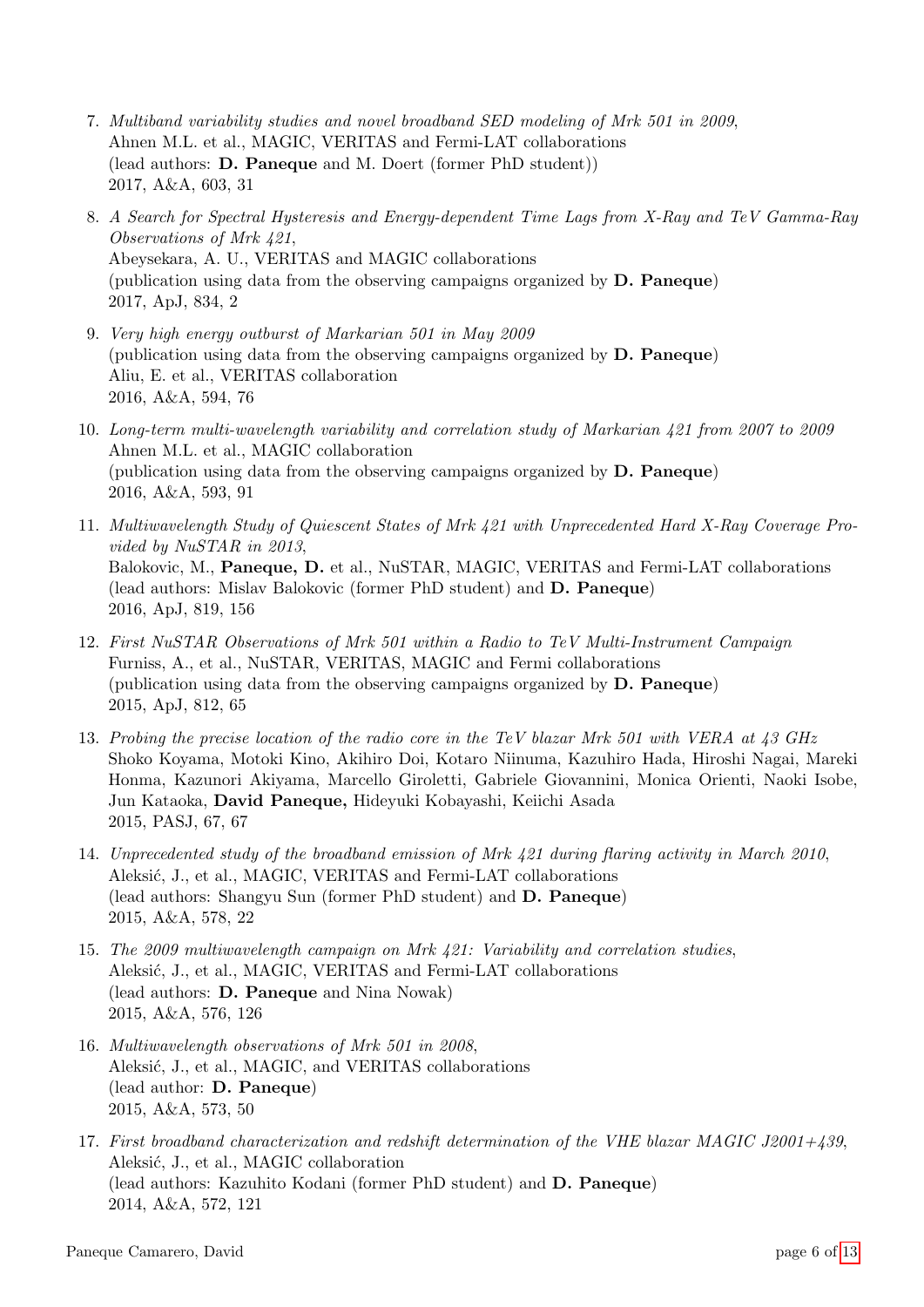- 18. Very Long Baseline polarimetry and the γ-ray connection in Markarian 421 during the broadband campaign in 2011 R. Lico, M. Giroletti, M. Orienti, J. L. Gomez, C. Casadio, F. D'Ammando, M. G. Blasi, W. Cotton, P. G. Edwards, L. Fuhrmann, S. Jorstad, M. Kino, Y. Y. Kovalev, T. P. Krichbaum, A. P. Marscher, D. Paneque, B. G. Piner and K. V. Sokolovsky 2014, A&A, 571, 54
- 19. Search for very high energy gamma-rays from the  $z = 0.896$  quasar  $\sqrt{4}C + 55.17$  with the MAGIC telescopes, Aleksić, J., et al., MAGIC collaboration (Corresponding authors: J. Sitarek, H. Takami, A. Dominguez, D. Paneque) 2014, MNRAS, 440, 530
- 20. The First Fermi-LAT Catalog of Sources Above 10 GeV, Abdo et al., Fermi Collaboration (lead author: D. Paneque), 2013, ApJS, 209, 34
- 21. The TeV blazar Markarian 421 at the highest spatial resolution, Blasi, M. G.; Lico, R.; Giroletti, M.; Orienti, M.; Giovannini, G.; Cotton, W.; Edwards, P. G.; Fuhrmann, L.; Krichbaum, T. P.; Kovalev, Y. Y.; Jorstad, S.; Marscher, A.; Kino, M.; Paneque, D.; Perez-Torres, M. A.; Piner, B. G.; Sokolovsky, K. V. 2013, A&A, 559, 75
- 22. Detection of the Cosmic γ-ray Horizon from Multiwavelength Observations of Blazars, A. Domínguez, J.D Finke, F. Prada, J.R. Primack, B. Siana, D. Paneque, 2013, ApJ, 770, 77
- 23. VLBA monitoring of Mrk 421 at 15 GHz and 24 GHz during 2011, Lico, R.; Giroletti, M.; Orienti, M.; Giovannini, G.; Cotton, W.; Edwards, P. G.; Fuhrmann, L.; Krichbaum, T. P.; Sokolovsky, K. V.; Kovalev, Y. Y.; Jorstad, S.; Marscher, A.; Kino, M.; Paneque, D.; Perez-Torres, M. A.; Piner, G. 2012, A&A 545 117
- 24. Multiwavelength Observations of the Previously Unidentified Blazar RXJ0648.7+1516, Aliu E., et al., VERITAS and Fermi-LAT Collaborations (lead authors: A. Furniss and D. Paneque), 2011, ApJ, 742, 127
- 25. Fermi-LAT observations of Markarian 421: the missing piece of its Spectral Energy Distribution, Abdo A.A., et al., Fermi-LAT and MAGIC collaborations (lead author: D.Paneque), 2011, ApJ, 736, 131
- 26. Spectral Energy Distribution of Markarian 501: Quiescent State Versus Extreme Outburst Acciari, V. A, et al., VERITAS, MAGIC and Fermi-LAT collaborations (publication using data from the observing campaigns organized by D. Paneque) 2011, ApJ, 729, 2
- 27. Insights Into the High-energy-γ-ray Emission of Markarian 501 from Extensive Multifrequency Observations in the Fermi Era, Abdo A.A. et al., Fermi-LAT, MAGIC and VERITAS collaborations (lead author: D.Paneque), 2011, ApJ, 727, 129
- 28. A Novel Approach in Constraining Electron Spectra in Blazar Jets: The Case of Markarian 421, Ushio, Masayoshi; Stawarz, Lukasz; Takahashi, Tadayuki; Paneque, David; Madejski, Grzegorz; Hayashida, Masaaki; Kataoka, Jun; Tanaka, Yasuyuki T.; Tanaka, Takaaki; Ostrowski, Michal 2010, ApJ, 724, 1509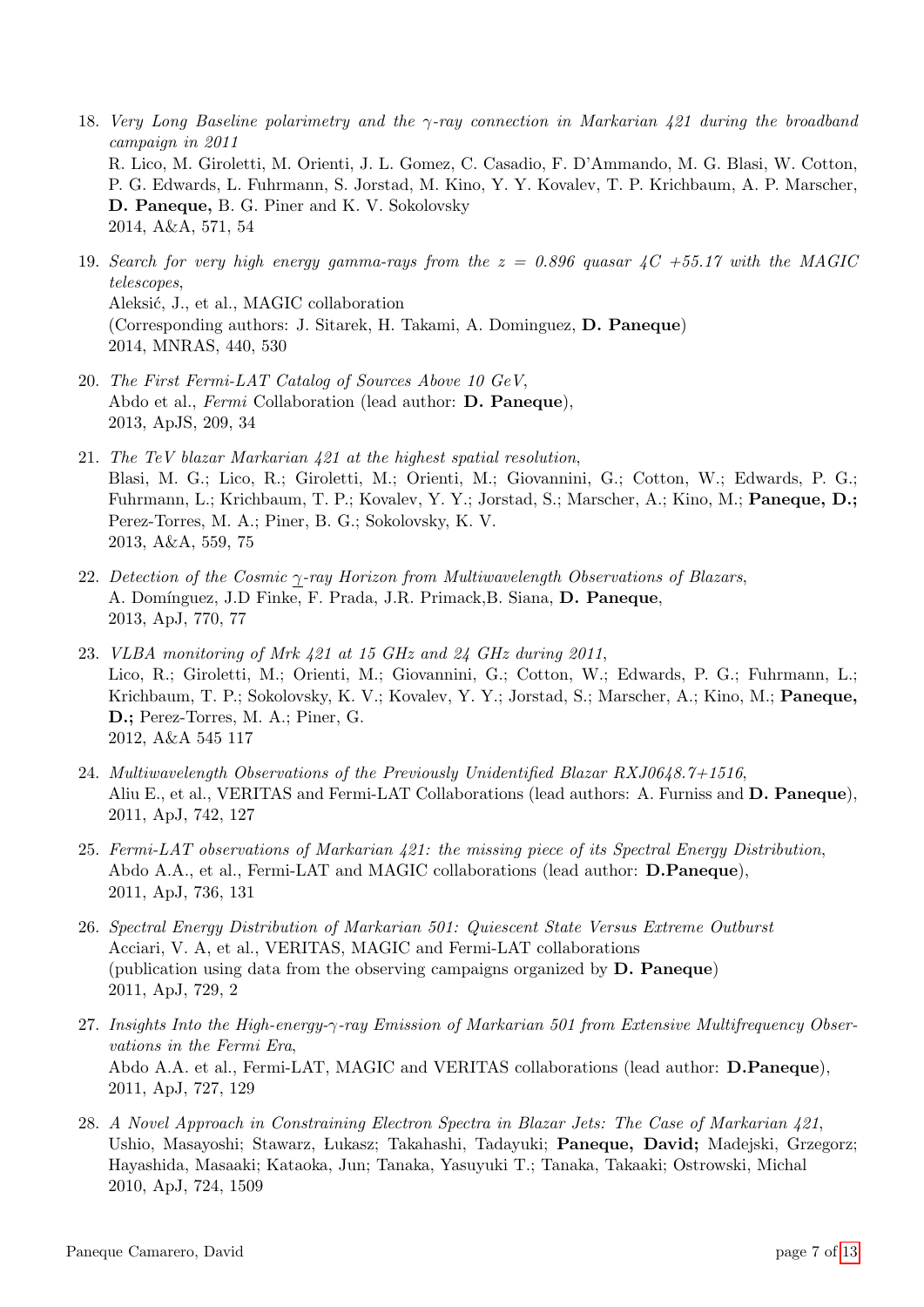- 29. Hints of the existence of Axion-Like-Particles from the  $\gamma$ -ray spectra of cosmological sources, M. Sanchez-Conde, D. Paneque, E. Bloom, F. Prada, A. Dominguez, (lead authors: M. Sanchez-Conde (former PhD student) and D. Paneque) 2009, Phys. Rev. D, 79, 123511
- 30. Improvement of quantum efficiency of photomultiplier tubes by humidity controlled coatings based on porous polymer structures, V. Körstgens, C.-C. Hsu, D. Paneque et al., 2008, Applied. Phys. Lett. 93, 041916
- 31. Variable Very High Energy gamma-ray emission from Markarian 501, MAGIC collaboration (lead author: D.Paneque), 2007, ApJ, 669, 862
- 32. A method to measure the mirror reflectivity of a prime focus telescope, R. Mirzoyan, M. Garczarczyk, J. Hose, & D. Paneque, 2007, Astroparticle Physics, 27, 509
- 33. A method to enhance the sensitivity of photomultipliers for air Cherenkov telescopes by applying a lacquer that scatters light, D. Paneque, H.J. Gebauer, E. Lorenz, & R. Mirzoyan, 2004, Nucl. Instr. Meth. A, 518, 619-621
- 34. A method to enhance the sensitivity of photomultipliers for air Cherenkov telescopes, D. Paneque, H.J. Gebauer, E. Lorenz, K. Mase, R. Mirzoyan, M. Martinez, A. Ostankov, & T. Schweizer, 2003, Nucl. Instr. Meth. A, 504, 109
- 35. Ultrafast FADC multiplexer, R. Mirzoyan, D. Paneque, J. Cortina, E. Lorenz, M. Martinez, & A. Ostankov, 2002, IEEE Trans. Nucl. Sci., 49, 2473
- 36. The optical calibration of the MAGIC Telescope camera, T. Schweizer, E. Lorenz, M.Martinez, A. Ostankov, & D. Paneque, 2002, IEEE Trans. Nucl. Sci., 49, 2497
- 37. Studies of the optical properties of the new hemispherical photomultiplier tubes from Electron Tubes, D. Paneque, M. Martinez, A. Ostankov, P. Jacon, E. Lorenz, R. Mirzoyan, S.Weinfurtner, B. Lubsandorzhev, & R. Vasiliev, 2001, IEEE Trans. Nucl. Sci., 48, 1215
- 38. A study of the new hemispherical 6-dynodes PMT from Electron Tubes, A. Ostankov, D. Paneque, M. Martinez, E. Lorenz, & R. Mirzoyan, 2000, Nucl. Instr. Meth. A, 442, 117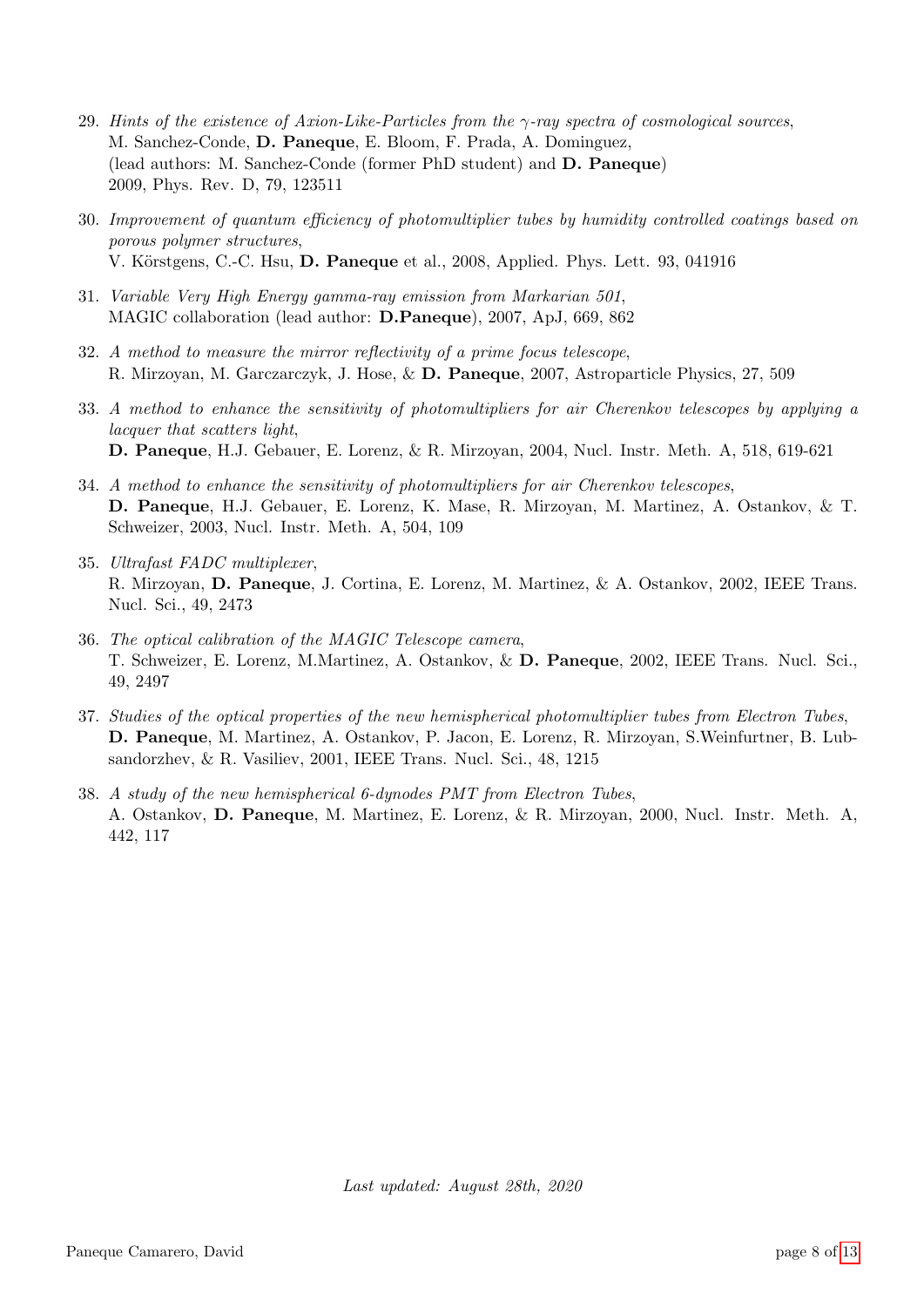## Seminars and presentations

## Invited Seminars in Universities or research institutions

- High-Energy Cosmic-Ray studies through multi-messenger observations of blazars Max Planck Institute for Plasma Physics, Munich, Germany, February 12, 2020
- New scientific challenges for CTA from the extreme character of our closest VHE blazars, Institute for Cosmic Ray Reserarch, The University of Tokyo, Japan, November 14, 2019
- The MAGIC of Time  $\mathcal{B}$  Multi-Messenger studies on the most Extreme Cosmic Sources, Institute for Cosmic Ray Reserarch, The University of Tokyo, Japan, November 8, 2019
- Time & Multi-Messenger Astronomy of the most Extreme Cosmic Sources, Max Planck Institut für Physik, Munich, Germany, December 18, 2017
- The challenge of studying blazars: the crucial role of gamma-ray astronomy, Aoyama Gakuin University, Japan, December 12, 2014
- The challenge of studying blazars: the crucial role of gamma-ray astronomy, Institute for Cosmic Ray Reserarch, The University of Tokyo, Japan, November 19, 2014
- Review of the latest results on gamma-ray astronomy with the Fermi-LAT instrument, Max-Planck-Institut fuer Physik, Munich, Germany, April 17, 2012
- Study of the classical TeV sources Mrk421 and Mrk501 with Fermi, Stanford University, Palo Alto, USA, June 3, 2010
- Study of the classical TeV sources Mrk421 and Mrk501 with Fermi, JAXA/ISAS, Tokyo, Japan, May 7, 2010
- Gamma-Ray Astronomy in the Fermi Era, Max-Planck-Institut für Physik, München, Germany, July 28, 2009
- The Beginning of Gamma-Ray Astronomy with Fermi, Instituto de Astrofisica de Andalucia (IAA), Granada, Spain, December 20, 2008
- The GLAST satellite and its impact on the understanding of high-energy phenomena in the Universe, Fermilab, Chicago, USA, May 5, 2008
- Studying blazars with the Fermi/LAT and the connection to the TeV instruments, Universitat Aut`onoma de Barcelona (UAB.), Barcelona, Spain, September 6, 2007

## Invited Talks in International Conferences

- The challenge of understanding AGNs through extensive multiwavelength observations Ninth Fermi international Symposium, Johannesburg, South Africa, April 2020 Postponed to April 2021 because of Covid-19
- The MAGIC of very-high-energy gamma-ray astronomy XVI International Conference on Topics in Astroparticle and Underground Physics (TAUP), Toyama, Japan, September 2019
- The Extreme character of our closest VHE blazars, Mrk421 and Mrk501 Extreme19, Padova, Italy, January 2019
- Unravelling the complex behaviour of our closest very-high-energy gamma-ray blazars, Mrk421 and Mrk501 Towards a global multi-wavelength network, Cochem, German, September 2018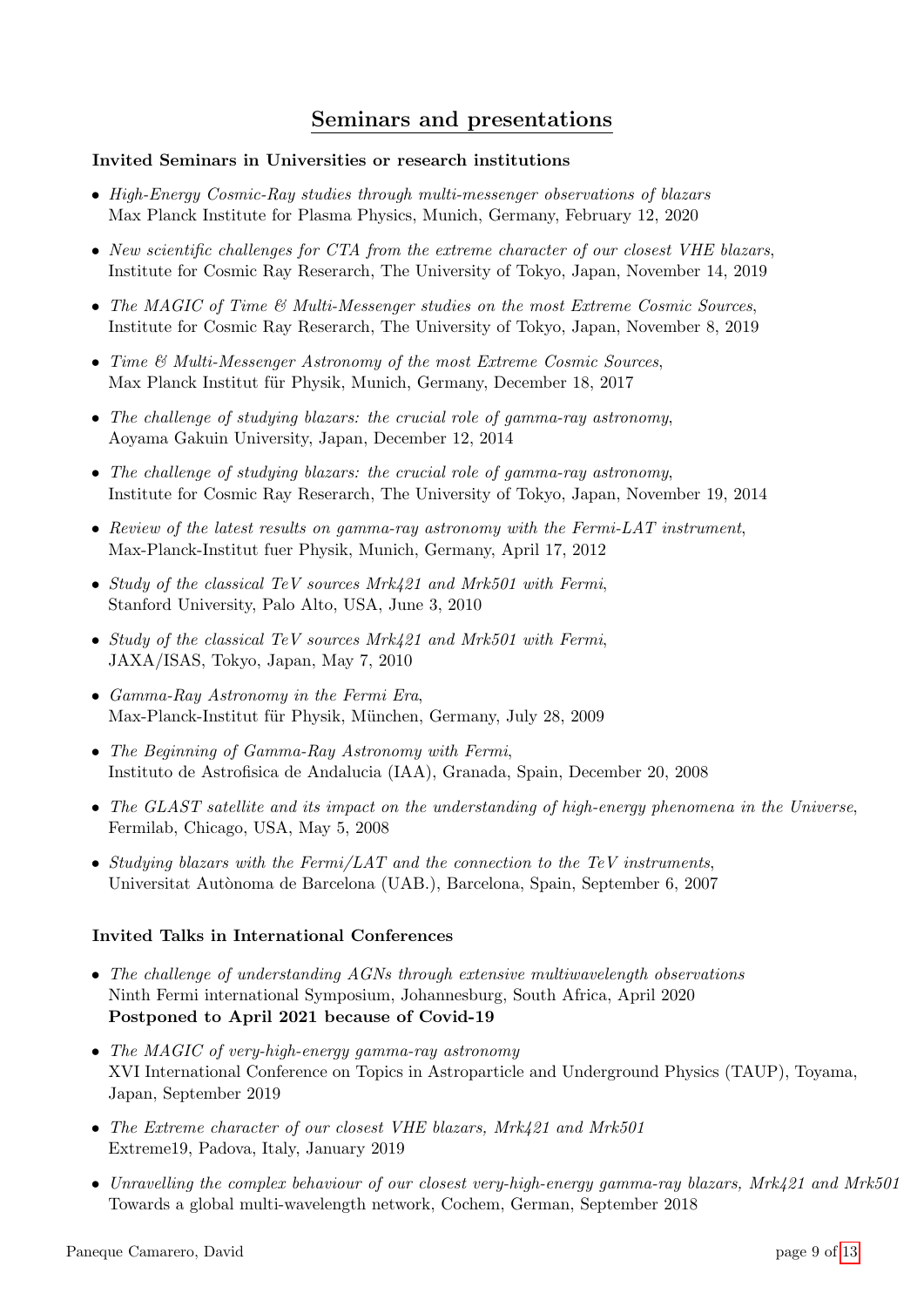- The MAGIC Pieces in the Radio Galaxies Puzzle: Fast Flares from IC310 and NGC1275 Astrophysics and MAGIC (A+M) conference, La Palma, Spain, 26-29 June 2018
- Indirect dark matter searches with the MAGIC telescopes TeV Particle Astrophysics Conference, Geneve, Switzerland, September 2016
- Mrk421 and Mrk501 as high-energy physics laboratories to study the nature of blazars Blazars through Sharp Multi-Wavelength Eyes, Malaga, Spain, May 2016
- The MAGIC Telescope System: Status and Scientific Higlights XIV International Conference on Topics in Astroparticle and Underground Physics (TAUP), Torino, Italy, September 2015
- Mrk421 and Mrk501 as high-energy physics laboratories to study the nature of blazars Relativistic Jets: Creation, Dynamics, and Internal Physics, Krakow, Poland, April 2015
- The First Fermi-LAT Catalog of Sources Above 10 GeV, The annual meeting 2013 of the German Astronomical Society, University of Tübingen, September 2013
- RXTE and the Extensive Multifrequency Campaigns on Mrk421 and Mrk501 in the Fermi Era, 16 Years of Discovery with RXTE, Goddard Space Flight Center, USA, March 29, 2012
- Review of the latest results on gamma-ray astronomy with the Fermi-LAT instrument, High Energy Astroparticle Physics (HEAP), Tsukuba, Japan, November 13-15, 2011
- Indirect Searches for Axion-Like-Particles with Fermi and Imaging Atmospheric Cherenkov Telescopes, High Energy Astroparticle Physics (HEAP), Tsukuba, Japan, November 13-15, 2011
- Review of Gamma-Ray Astronomy (observations), 12th International Conference on Topics in Astroparticle and Underground Physics (TAUP), Munich, Germany, September 5-9, 2011
- Study of the classical TeV blazars Mrk421 and Mrk501 with Fermi, RXTE Workshop: current programs and recent results, Washington DC, USA, November 5, 2009
- The Beginning of Gamma-Ray Astronomy with Fermi, Kinetic Modeling of Astrophysical Plasmas, Jagiellonian University in Krakow, Poland, October 5 - 9, 2008
- The MAGIC Telescope; Developments of New Technologies and First Observations, Particles and Radiation from Cosmic Accelerators, Chiba University, Japan, March 2 - 4, 2005

### Talks in International Conferences

- The extreme character of our closest VHE blazars, Mrk421 and Mrk501 High Energy Phenomena in Relativistic Outflows VII (HEPRO VII), Barcelona, Spain, 9-12 July 2019
- Unravelling the complex behaviour of our closest very-high-energy gamma-ray blazars, Mrk421 and Mrk501 TeV Particle Astrophysics Conference, Berlin, Germany, 27-31 August 2018
- Unravelling the complex behaviour of our closest very-high-energy gamma-ray blazars, Mrk421 and Mrk501 Seventh International Fermi Symposium, Garching, Germany, 15-20 October 2017
- Mrk421 and Mrk501 as high-energy physics laboratories to study the nature of blazars TeV Particle Astrophysics Conference, Geneve, Switzerland, 12-16 September 2016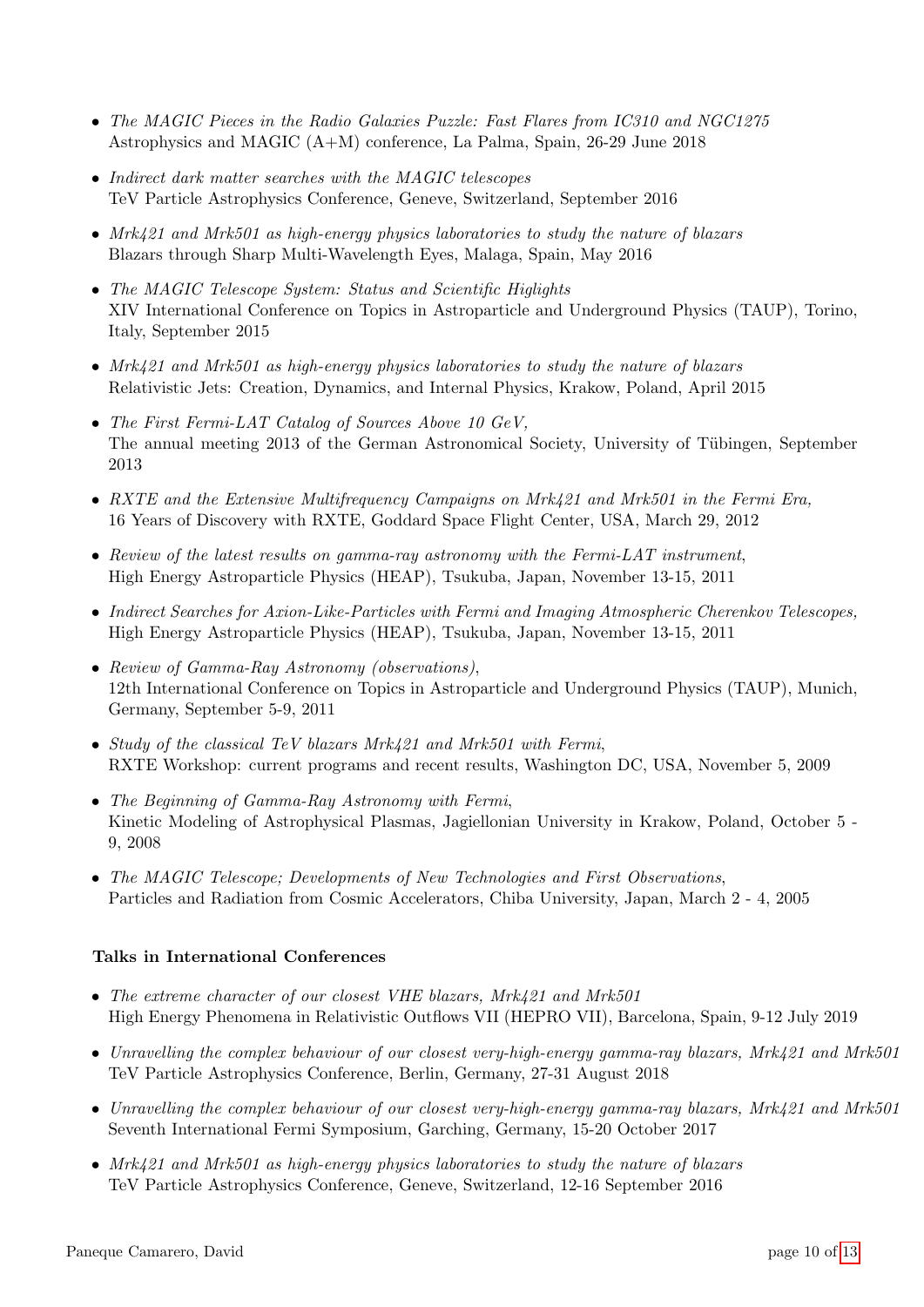- Mrk421 and Mrk501 as high-energy physics laboratories to study the nature of blazars Fifth International Fermi Symposium, Nagoya, Japan, 20-24 October 2014
- The First Fermi-LAT Catalog of Sources Above 10 GeV, Fourth International Fermi Symposium, Monterey, California, October 28 - November 02, 2012
- The First Fermi-LAT Catalog of Sources Above 10 GeV, 5th International Symposium on High-Energy Gamma-Ray Astronomy, June 9-13, Heidelberg, Germany, 2012
- Extensive multi-frequency campaigns on the classical TeV blazars Mrk421 and Mrk501 in the Fermi era, 25th Texas Symposium on Relativistic Astrophysics, Heidelberg, Germany, December 6-10, 2010
- Extensive multifrequency campaigns on the classical TeV blazars Mrk421 and Mrk501 in the Fermi era, 38th Assembly of the COSPAR, Bremen, Germany, July 18 - 25, 2010
- Fermi view of the classical TeV high Peaked BL Lacs, TeV Particle Astrophysics, Menlo Park, California, July 13 - 17, 2009
- Study of indirect detection of Axion-Like-Particles with the Fermi-LAT instrument and Imaging Atmospheric Cherenkov Telescopes, TeV Particle Astrophysics, Menlo Park, California, July 13 - 17, 2009
- Fermi view of the classical TeV high Peaked BL Lacs, Accretion and Ejection in AGNs, Como, Italy, June 22- 27, 2009
- Study of indirect detection of Axion-Like-Particles with the Fermi-LAT instrument and Imaging Atmospheric Cherenkov Telescopes, American Physical Society (APS), Denver, Colorado, May 2 - 5, 2009
- Search for Axion Dark Matter with GLAST, UCLA Dark Matter Symposium, Marina del Rey, California, Feb 20 - 22, 2008
- Prospects of GLAST to study blazars, TeV Particle Astrophysics, Venice, Italy. August 27 - 31, 2007
- Study of the Flux and Spectral Variations in the VHE Emission from the Blazar Markarian 501, with the MAGIC Telescope, 1st GLAST symposium, Stanford, California, February 5 - 8, 2007
- Observation of  $\gamma$ -ray emission above 200 GeV from the AGN 1ES1959+650 during low x-ray and optical activity, 29th International Cosmic Ray Conference, Pune, India, August 3 - 10, 2005
- Calibration of the pixel chain in the MAGIC Telescope, Deutsche Physikalische Gesellschaft, Berlin, Germany, March 4 - 11, 2005
- Analyzing sub-100 GeV showers with the MAGIC Telescope, Deutsche Physikalische Gesellschaft, Berlin, Germany, March 4 - 11, 2005
- Performance of the Optical Link System used in the MAGIC Telescope to transmit the PMT Analogue Signals, Deutsche Physikalische Gesellschaft, Mainz, Germany, March 29 - April 1, 2004
- Enhancement in the sensitivity of photomultipliers for air cherenkov telescopes, 29th Reunión Bienal de la Real Sociedad Española de Física, Madrid, Spain, July 7 - 11, 2003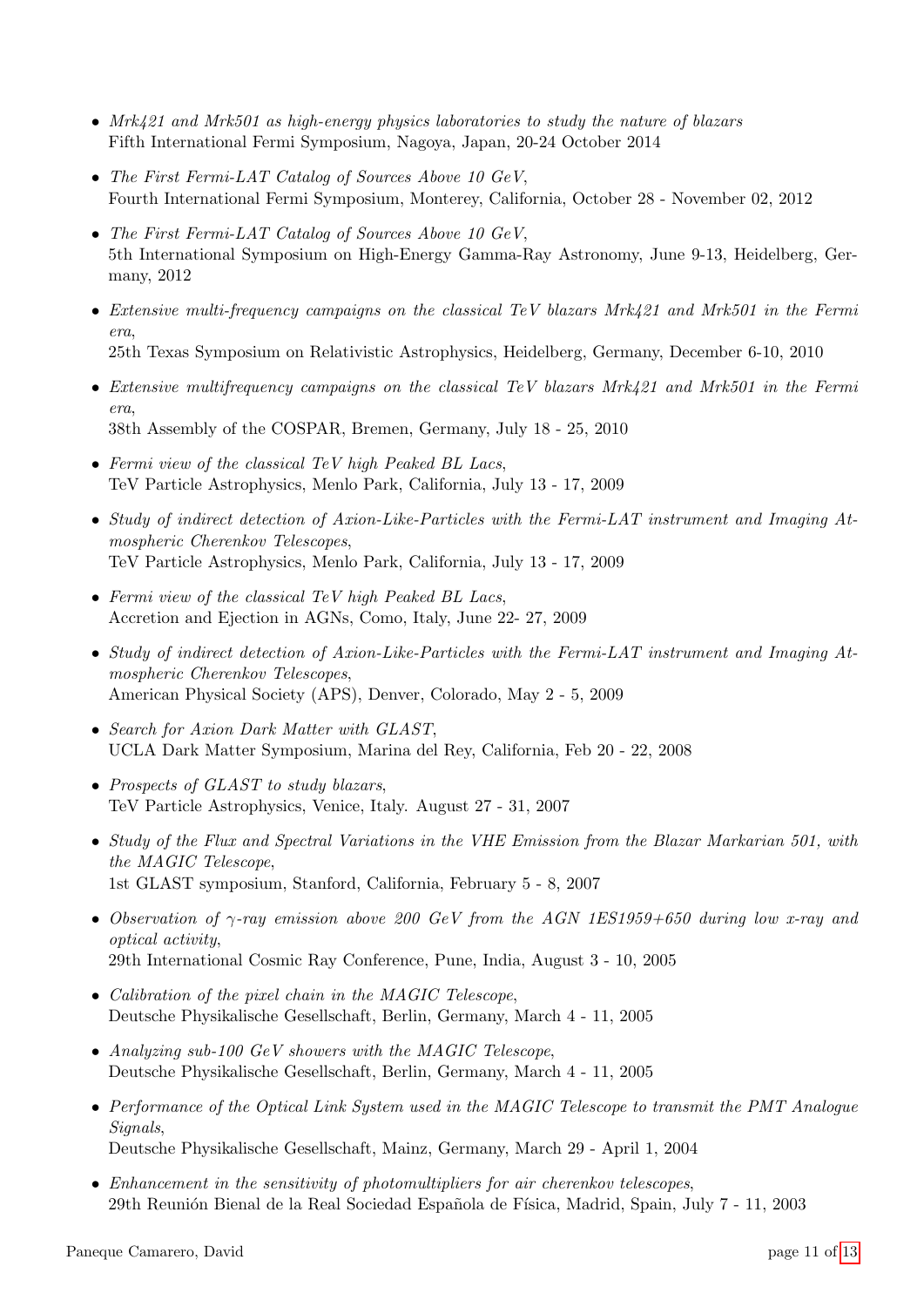- Enhancement in the sensitivity of photomultipliers for air cherenkov telescopes, Deutsche Physikalische Gesellschaft, Aachen, Germany, March 10 - 13, 2003
- First studies for a multiplexed GHz FADC prototype for future Air Cherenkov Telescopes, Deutsche Physikalische Gesellschaft, Aachen, Germany, March 10 - 13, 2003
- A Method to Enhance the Sensitivity of Photomultipliers for Air Cherenkov Telescopes, New developments in photodetection, Beaune, France, June 17 - 21, 2002
- An Optical Properties Study of the New Hemispherical PMTs from Electron Tubes, IEEE Nuclear Science Symposium and Medical Imaging Conference, Lyon, France, October 15 - 20, 2000

Last updated: August 28th, 2020